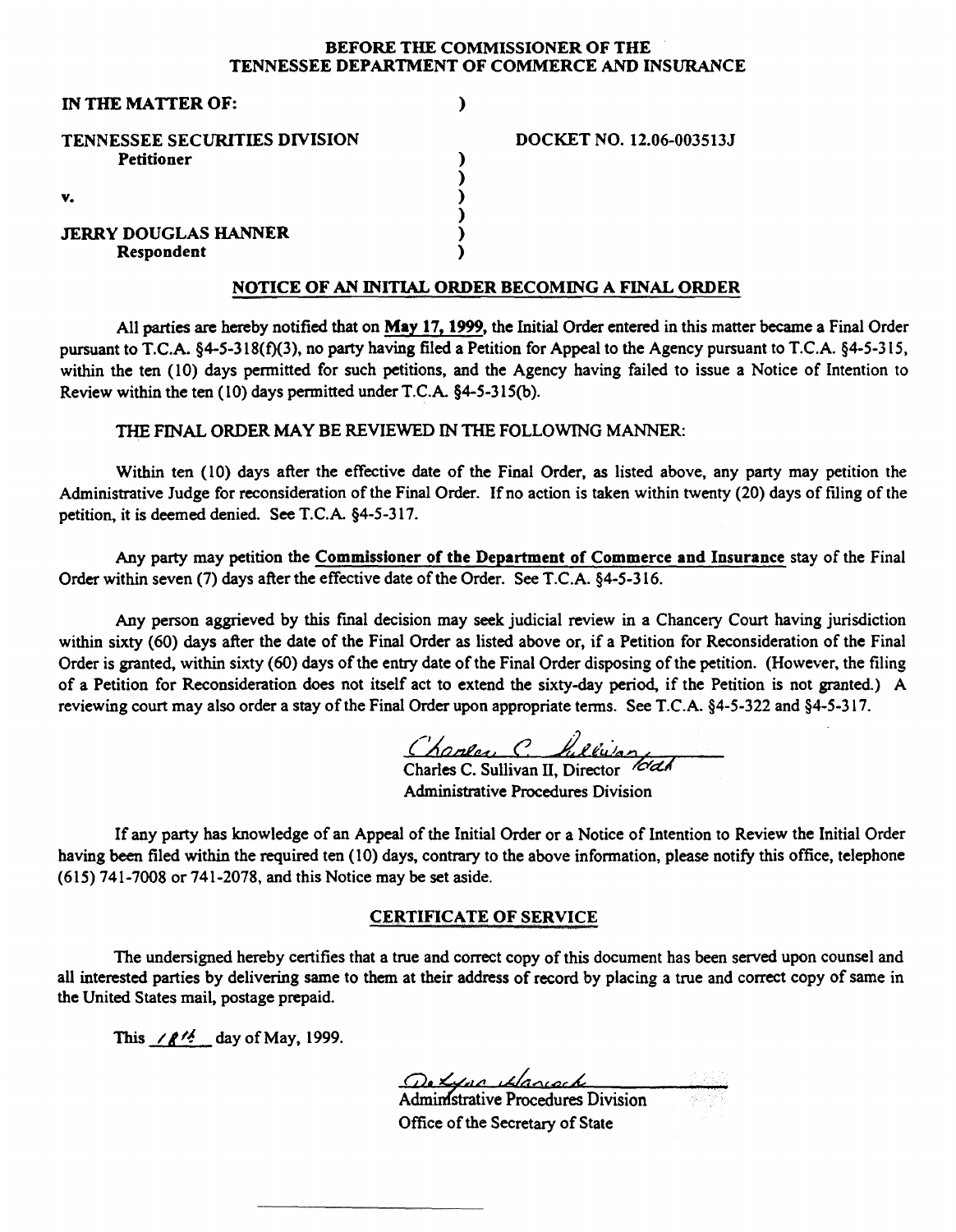## BEFORE THE COMMISSIONER OF THE TENNESSEE DEPARTMENT OF COMMERCE AND INSURANCE

| IN THE MATTER OF:                    |                          |
|--------------------------------------|--------------------------|
|                                      |                          |
| <b>TENNESSEE SECURITIES DIVISION</b> | DOCKET NO. 12.06-003513J |
| <b>Petitioner</b>                    |                          |
|                                      |                          |
|                                      |                          |
|                                      |                          |
| <b>JERRY DOUGLAS HANNER</b>          |                          |
| Respondent                           |                          |

### ORDER

THIS ORDER IS AN INITIAL ORDER RENDERED BY AN ADMINISTRATIVE JUDGE WITH THE ADMINISTRATIVE PROCEDURES DIVISION.

THE INITIAL ORDER IS NOT A FINAL ORDER BUT SHALL BECOME A FINAL ORDER UNLESS:

1. PARTY FILES A WRITTEN APPEAL OR PETITION FOR RECONSIDERATION WITH THE ADMINISTRATIVE PROCEDURES DIVISION NO LATER THAN May 17,1999.

OR

2. THE AGENCY FILES A WRITTEN NOTICE OF REVIEW WITH THE ADMINISTRATIVE PROCEDURES DIVISION NO LATER THAN May 17, 1999.

YOU MUST FILE THE APPEAL, PETITION FOR RECONSIDERATION OR NOTICE OF REVIEW WITH THE ADMINISTRATIVE PROCEDURES DIVISION. THE ADDRESS OF THE ADMINISTRATIVE PROCEDURE! DIVISION IS:

> SECRETARY OF STATE ADMINISTRATIVE PROCEDURES DIVISION SUITE 1700, JAMES K. POLK BUILDING NASHVILLE, TN 37243-0307

IF YOU HAVE ANY FURTHER QUESTIONS, PLEASE CALL THE ADMINISTRATIVE PROCEDURES DIVISION 615n41-7008 OR 741-2078. PLEASE CONSULT APPENDIX A. AFFIXED TO THE INITIAL ORDER FOR NOTICE OF APPEAL PROCEDURES.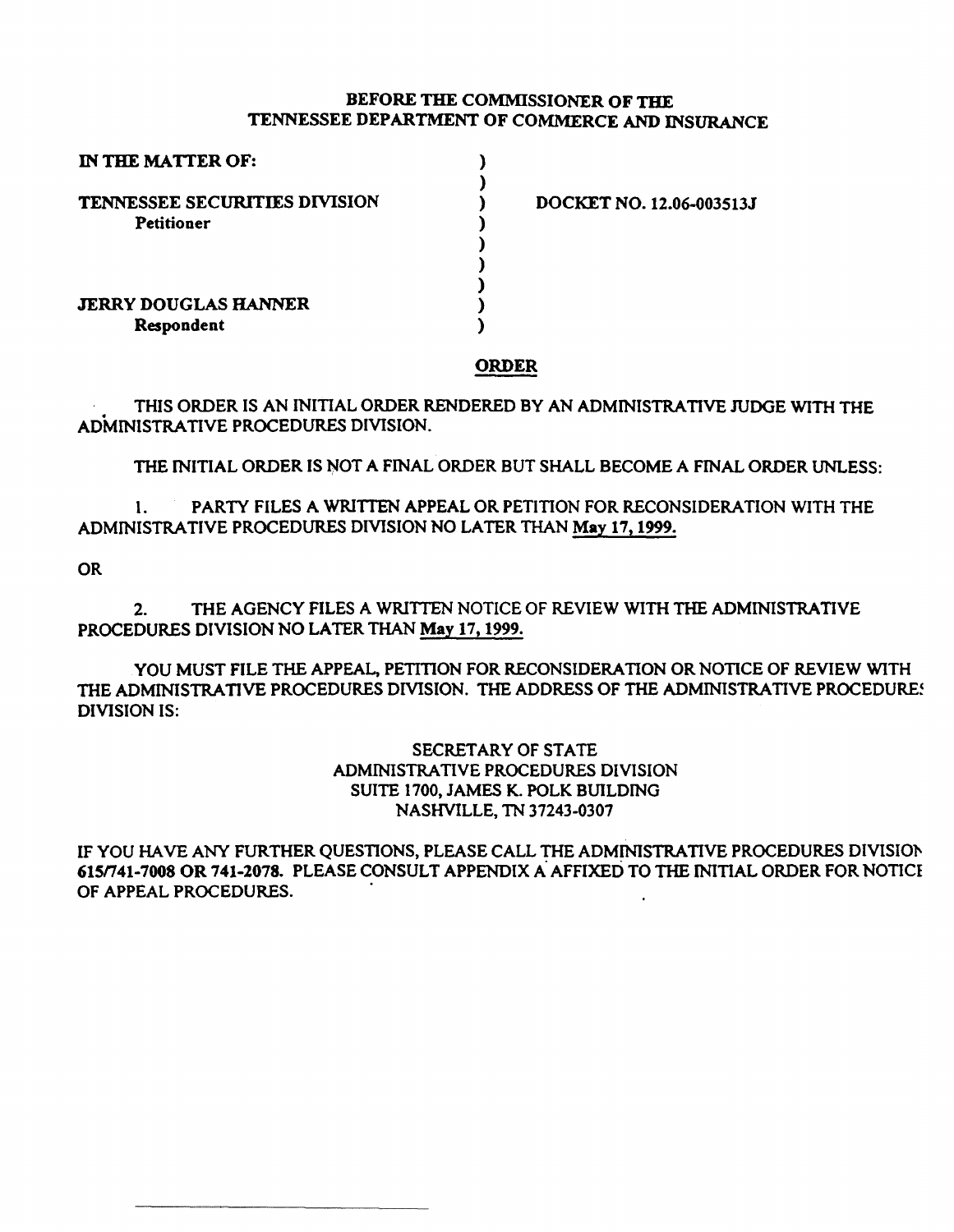## BEFORE THE COMMISSIONER OF COMMERCE AND INSURANCE OF THE STATE OF TENNESSEE

) ) ) ) ) )

) ) ) ) ) )

| IN THE MATTER OF:                           |  |
|---------------------------------------------|--|
| TENNESSEE SECURITIES DIVISION<br>Petitioner |  |
|                                             |  |
|                                             |  |
| <b>JERRY DOUGLAS HANNER</b><br>Respondent   |  |

) DOCKET NO. 12.06-003513J

### ORDER

This cause came on to be beard on November 9 and 10, 1998 before Phillip D. Barber, sitting for the Commissioner of Commerce and Insurance of the State of Tennessee. The subject of this hearing was the proposed revocation of the Respondent's agent registration and the imposition of a fine for his violation of Tennessee Code Annotated ("T.C.A.") §48-2-112 (a) (2) (G) and Rule 0780-4-3-.02 (6) (b) (2.) by having committed a dishonest or unethical business practice.

After consideration of the record, and the arguments of the parties, it is determined that Respondent has committed the acts with which he was charged and it is ORDERED that his registration be and is hereby REVOKED and be is FINED Five Thousand Dollars.(\$5,000.00) This decision is based upon the following Findings of Fact and Conclusions of Law:

# FINDINGS OF FACf

Jerry Douglas Hanner, Respondent, was registered with the Division of Commerce and Insurance as an agent and principal of Linsco/Private Ledger ("LPL"). LPL filed a notice of involuntary termination of Respondent effective July 2, 1998.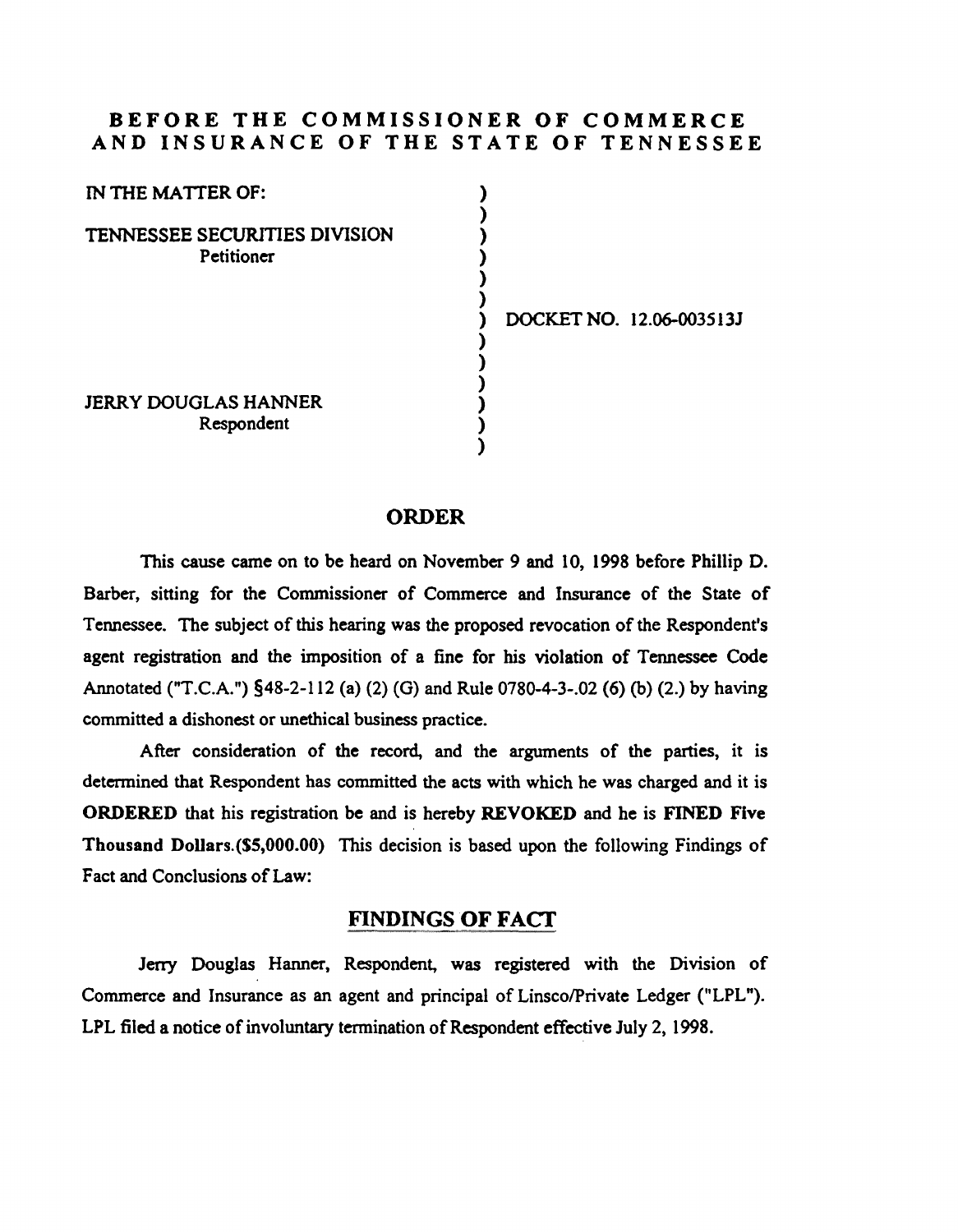Respondent maintained his business at 313 East College Street, Suite I, Dickson, Tennessee and in his home at 9416 Missionary Ridge Road, Bon Aqua, Tennessee 37025.

Ruth Hanner ("Mrs. Hanner") is the wife of Respondent

At all times pertinent the Hanners resided together at their home at 9416 Missionary Ridge Road, Bon Aqua, Tennessee.

Pauline B. Givens ("Mrs. Givens") is a 78-year old widow in poor health, and is the sole caretaker of an invalid son, Phillip.

Mrs. Givens maintains her residence at 3270 Highway 48 North, Nunnelly, Tennessee 37137.

At all relevant times, Mrs. Givens has been a citizen and resident of the State of Tennessee.

Respondent knowingly allowed his wife to borrow money from his client, Mrs. Givens, and The Pauline Bruce Givens Living Trust and benefited therefrom while he exercised custody and control over Mrs. Givens' money, as set out below.

These acts provide adequate grounds for the revocation of Respondent's agent registration.

The Tennessee Securities Act of 1980, as amended, T.C.A. §48-2-101, et seq., (the" Act"), makes the Commissioner of Commerce and Insurance ("Commissioner") responsible for the administration of the Act.

The Securities Division ("Division") is the lawful agent through which the Commissioner discharges this responsibility. T.C.A. §48-2-115

Respondent (CRD 2192054) was registered with the Securities Division as an agent and principal of LPL.

As a principal, Respondent was charged with ensuring that the agents under his supervision complied with all·rules, regulations, plus all Division approved LPL policies and procedures.

Mrs. Givens became a customer of Respondent in early June of 1997. Ms. Givens was referred to Respondent for investment assistance by her insurance agent, David Baker.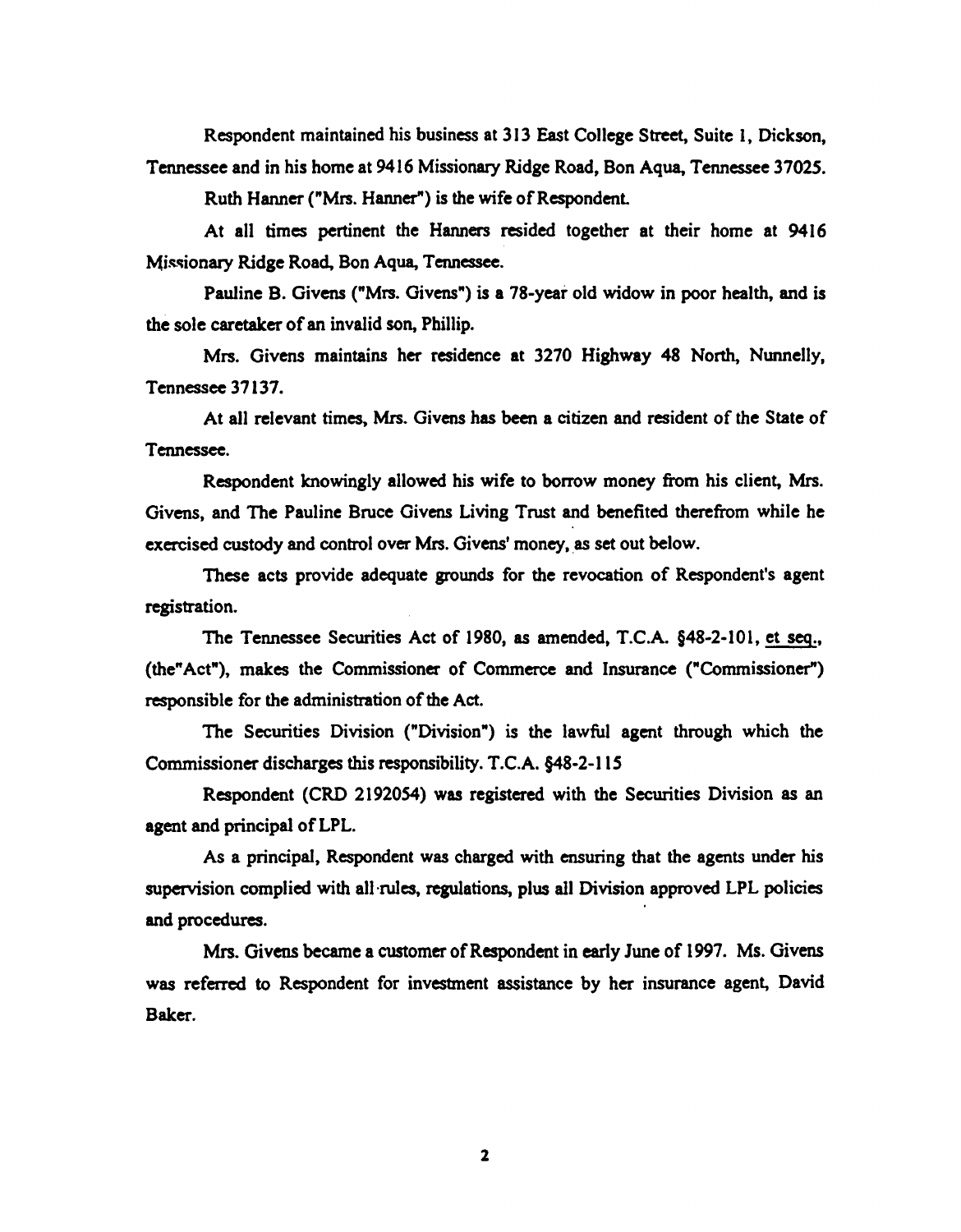Mrs. Givens' investment goal was to replace the annuity she held from Beneficial Standard Life Insurance Company ("Beneficial") with an investment product that would protect the principal while paying enough monthly income to meet her living expenses.

During the course of his first two meetings with Mrs. Givens, Respondent learned detailed information about her personal finances, health condition, and family problems.

Respondent also learned that Mrs. Givens has no relatives or friends able to regularly assist her in performing daily household/ business tasks and errands.

During the relevant time period, Mr. and Mrs. Hanner had approximately \$46,268.23 in credit card debt, in addition to business expenses and personal loans.

Recognizing Mrs. Givens' unique and wlnerable state, Mr. and Mrs. Hanner worked to ingratiate themselves to Mrs. Givens, in a way and to a degree that was unlike any of their other client relationships, in order to gain her trust and ultimately access to her money and other property.

Mrs. Hanner visited Mrs. Givens on a daily basis, assisting with housework and the care of Mrs. Givens' invalid son, and running errands.

Mrs. Hanner also transported Mrs. Givens to visit her incarcerated son Donald, as well as visiting him alone when Mrs. Givens was not feeling well.

Additionally, Mrs. Hanner frequently corresponded with Mrs. Givens' son Donald.

Respondent, in addition to providing investment advice and recommendations, also completed the paperwork to surrender Mrs. Givens' annuity.

On July 23, 1997, a check was drawn by Beneficial in the amount of \$89,300.46, representing the proceeds from the annuity, and mailed to Mrs. Givens' address, although she never actually received it herself. Rather, the check went into the possession of the Hanners.

Moreover, Respondent engaged Kenneth Mitteldorf ("Mr. Mitteldorf") to draft a new Living Trust Agreement for Mrs. Givens, as well as a Power of Attorney.

Respondent served as the liaison/courier between Mr. Mitteldorf and Mrs. Givens. Mr. and Mrs. Hanner were present during Mr. Mitteldorfs one meeting with Mrs.

Givens.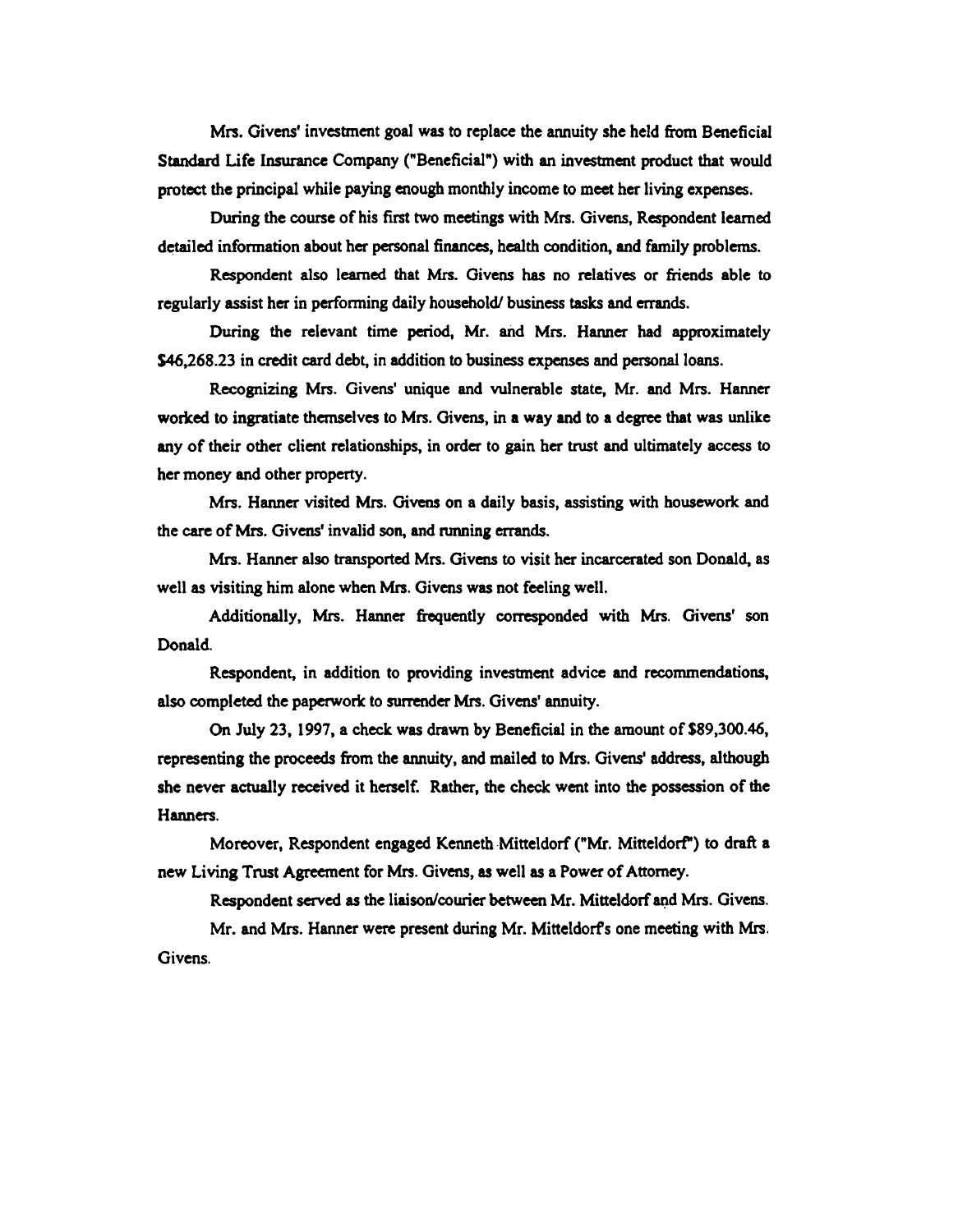Due to the manner in which the Hanners endeared themselves to Mrs. Givens, she believed that if she were to become incompetent or die, that she could entrust the control of her Living Trust, other property, and the financial needs of her sons to the Hanners. Consequently, Mrs. Givens allowed Mrs. Hanner to serve as the Successor Trustee of her Living Trust. When Mrs. Hanner was appointed Successor Trustee, she was also made Mrs. Givens' attorney-in-fact.

The services provided to Mrs. Givens by the Hanners afforded the couple unfettered access to Mrs. Givens' home, family members, personal documents, mail, and bank accounts.

Respondent led Mrs. Givens to believe that he was investing the proceeds from the Beneficial annuity plus an additional \$13,000 from a recently matured CD through her account with LPL, when in fact he and his wife planned to, and did, use the money to reduce some of their substantial debt, pay business expenses, and purchase investments in their personal LPL account.

On September 18, 1997, one month after spending almost half of Mrs. Givens' money, the Hanners drafted an unsecured promissory note from Mrs. Hanner to The Pauline Bruce Givens Living Trust.

Respondent was given a highly unusual and highly irregular, "right of first refusal" for the purchase of the note. No evidence was adduced as to why this phrase was included in the terms of the note nor what purpose it might serve. Its effect would clearly make the note non-negotiable and further circumscribe and protract control of the trust or the estate into the Hanners.

The principal of the loan was \$102,300.46.

According to the terms of the note, the loan would be repaid in fifty-nine (59) monthly installments of Seven Hundred fifty Dollars (\$750.00) at an annual interest rate of8.97%.

The sixtieth payment would be made at the end of the loan's term for the unpaid balance of the principal and the accrued interest.

Mrs. Givens neither knew about the issuance of the unsecured promissory note nor agreed to make the loan

4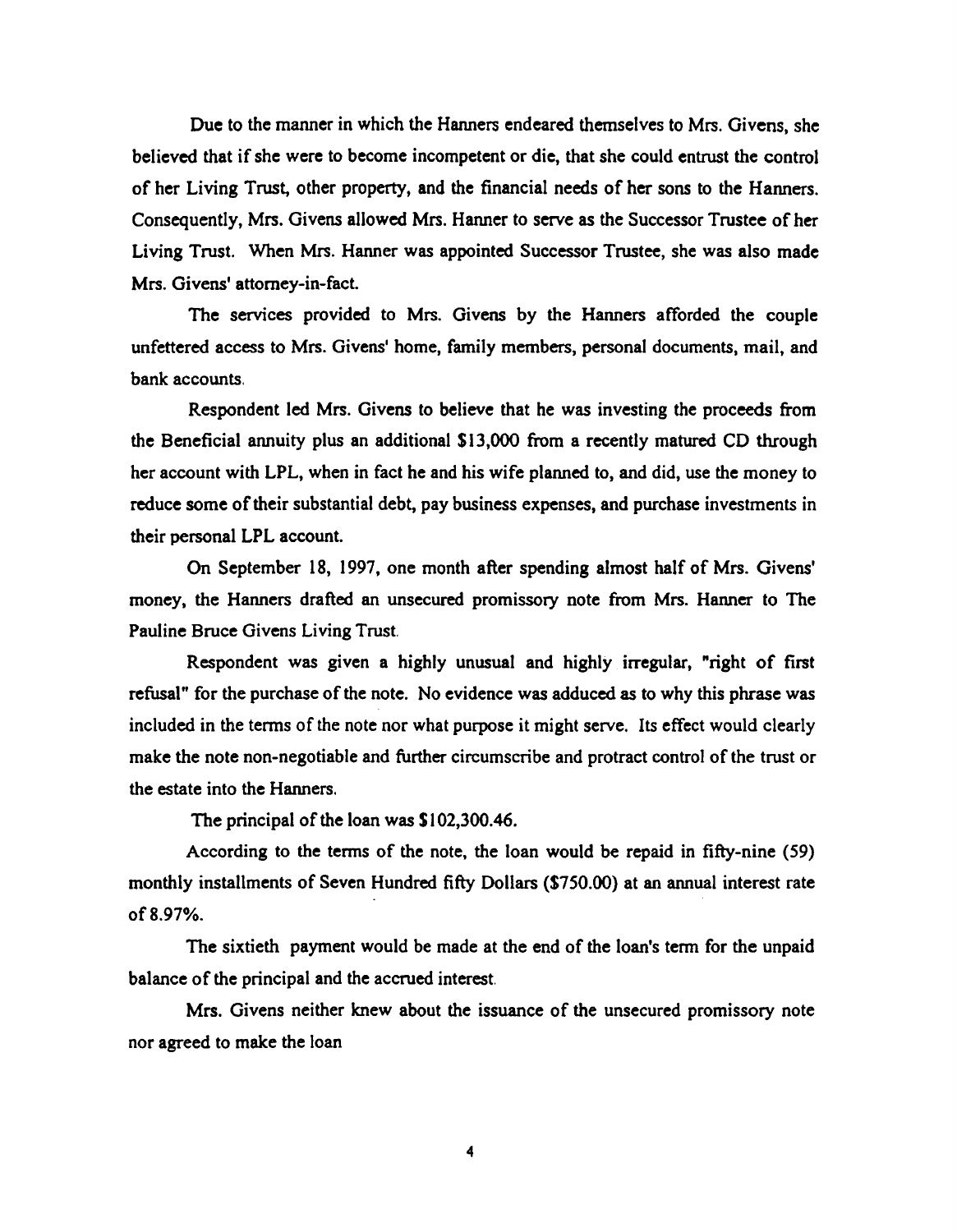Although Mrs. Hanner wrote loan payment checks made payable to Mrs. Givens on a monthly basis, they were neither presented to Mrs. Givens nor endorsed by her for deposit until after she learned of the unsecured promissory note and confronted the Hanners for an explanation.

Mrs. Givens learned of the unsecured promissory note sometime in the period between October and December of 1997. Only by inadvertence did she find the note intermingled with her Living Trust Agreement and insurance papers.

Considering the terms of the promissory note, the Trust and Power of Attorney documents drafted by Mr. Mitteldorf, along with Mrs. Givens' lack of familial and social support, if Mrs. Givens were rendered incompetent or died during the effective period of these subject documents, there would have been no competent, reliable, concerned person to insure that the unsecured promissory note was paid and enforced by the Pauline Bruce Givens Living Trust against the Hanners.

Consequently, the Hanners would have been free to default on the loan without fear of penalty.

Considering also Mrs. Givens' investment experience and objectives, financial needs and risk tolerance, the unsecured loan to the Hanners, in addition to being a statutory and rule violation, was totally unsuitable as an investment product for her to utilize in these circumstances.

The Hanners refused numerous requests from Mrs. Givens to return her money.

Respondent rather arrogantly asserts that there was no technical violation in that he did not actually physically handle the funds. Further Respondent asserts he was entitled to "invade the assets" of his spouse, Mrs. Hanner, and benefit therefrom, as any funds obtained by her become lawfully co-owned by him regardless of the source of the funds. This rather flies in the face of the statutes authorizing the tracing and recapturing of funds illegally obtained. Respondent argues he did not borrow money, his spouse did. Respondent dares to assert that the statutes and rules against self-dealing and fiduciary responsibility do not apply to one's spouse, therefore, he is free to acquire new clients even if his spouse misappropriates their funds for his debts.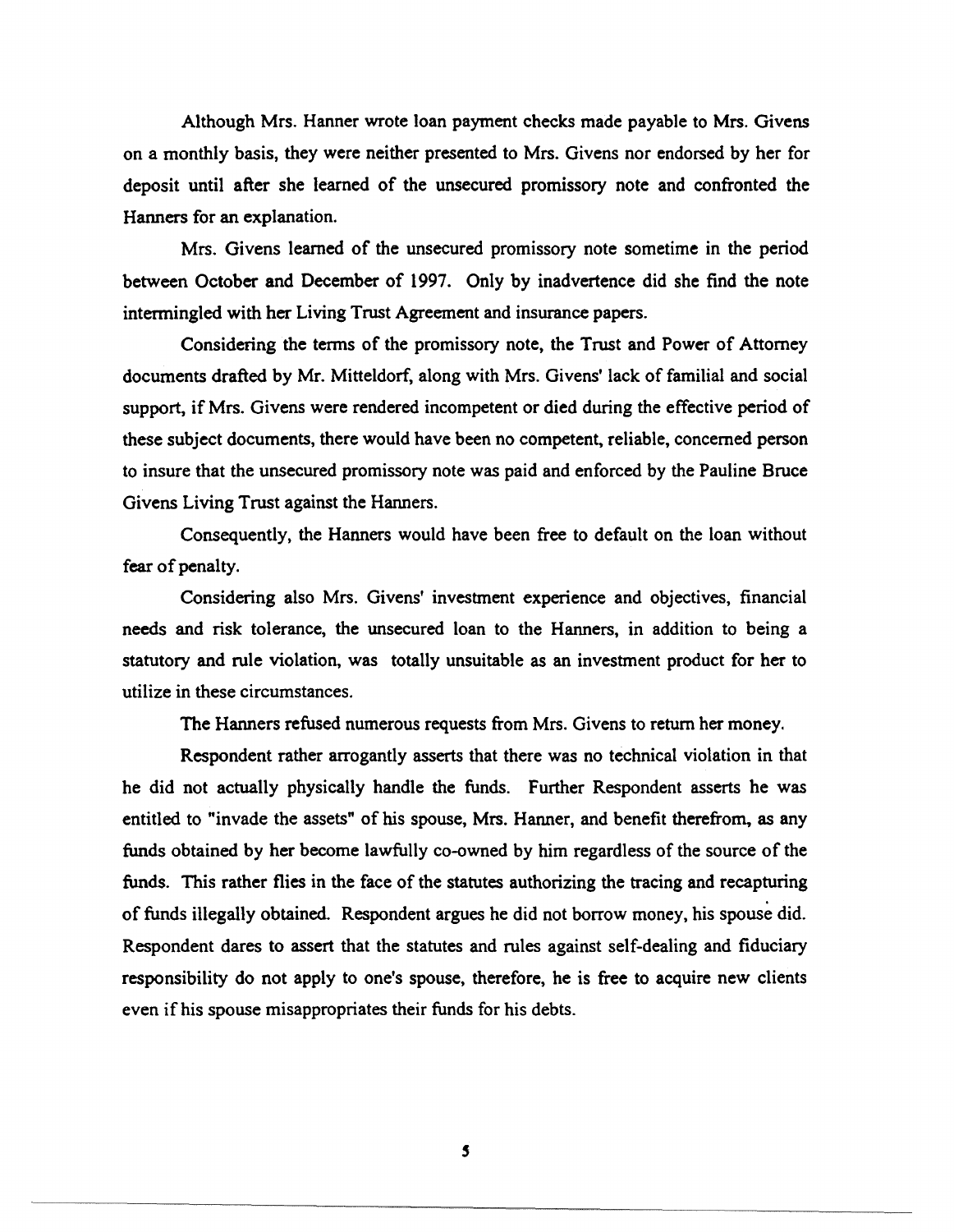By Respondents reasoning, if Mrs. Hanner had robbed a bank, he would be entitled to the monies therefrom as her spouse simply because he was legally married to her, and only opened the door for her to enter the bank.

## CONCLUSIONS OF LAW

The state bears the burden of proof by a preponderance of the evidence that the Respondent engaged in the acts of which he was charged and that such acts constitute a violation of the cited statute and rules.

The state has carried its burden in that the proof established that the Respondent engaged in prohibited acts that violated the cited statutes, rules and his fiduciary duties which required of him the utmost good faith.

Respondent's assertions that he did not participate in the misappropriation of the corpus of the trust funds are without merit. The proof established that Respondent had knowledge of and received the benefit of the sham loan, in that the funds were used to discharge indebtedness for which he and Mrs. Hanner were jointly liable.

Tennessee Code Annotated §48-2-112(a)(2)(G) provides, in pertinent part, that the Commissioner by order may deny, suspend, or revoke any registration under this part if he finds that the order is in the public interest, necessary for the protection of investors, and if he finds that the registrant, or in the case of a broker-dealer or investment adviser, any officer, director, or any person occupying a similar status or performing similar functions has engaged in dishonest or unethical practices in the securities business.

Rule 0780-4-3-.02(6)(b)(l.) provides, in pertinent part, that the borrowing of money or securities from a customer is deemed to be a "dishonest or unethical business practice" by an agent under T.C.A.  $§48-2-112(a)(2)(G)$ .

The proof establishes that, Respondent, Jerry Douglas Hanner engaged in a dishonest or unethical business practice by knowingly allowing and participating with Mrs. Hanner, in the borrowing of money from his customer Pauline B. Givens, The Pauline Bruce Givens Living Trust , and using the money for his personal gain and advantage. Moreover, this act was committed without the knowledge or permission of his customer, Pauline B. Givens, The Pauline Bruce Givens Living Trust, and was contrary to her financial and investment objectives.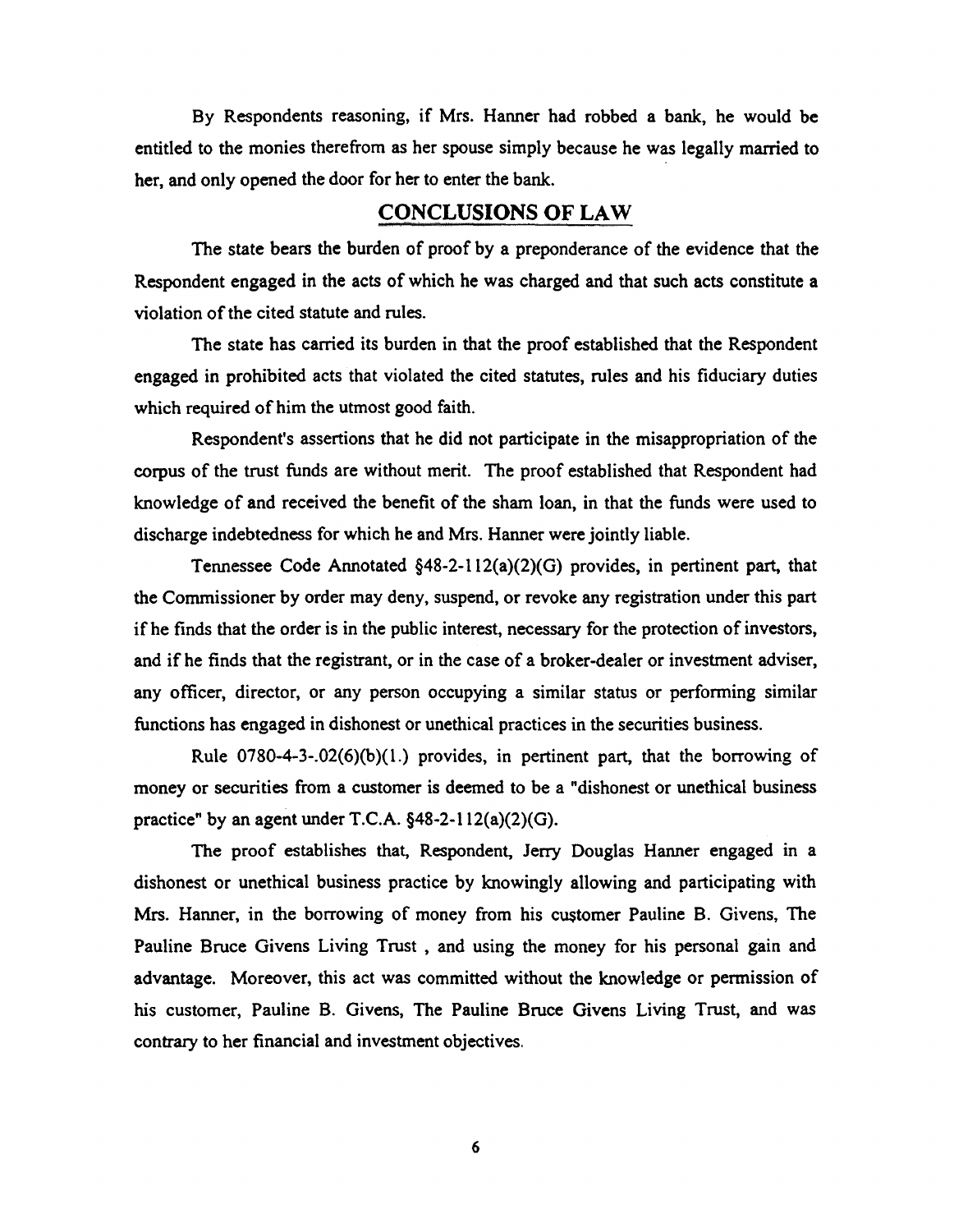Rule 0780-4-3-.02(6) (b)(2.), provides, in pertinent part, that acting as a custodian for money of a customer is deemed to be a "dishonest or unethical business practice" by an agent under T.C.A.§ 48-2-112(a)(2)(G).

Respondent Jerry Douglas Hanner engaged in both a dishonest and an unethical business practice by taking custody, possession, and control of Pauline B. Given's money, using it for his personal gain and advantage.

The above-described acts provide sufficient and appropriate grounds under T.C.A. §48-2-112(a)(2)(G) for the entry of an order revoking the registration of Jerry Douglas Hanner and the assessment of an appropriate fine.

T.C.A. §48-2-ll2(d) provides that in any case in which the commissioner is authorized to deny, revoke, or suspend the registration of a broker-dealer or agent or applicant for broker-dealer registration, the Commissioner of Commerce and Insurance may impose a fine in an amount not to exceed \$5,000 for all violations arising from any single transaction.

It is ORDERED the registration of Respondent is hereby REVOKED and Respondent is FINED Five Thousand Dollars (\$5,000.00)

This Initial Order entered and effective this  $\frac{f}{f}$  day of  $\frac{f}{f}$  day

I Dollars (\$5,000.00)<br>
<br>
<br>
<br>
Phillip D. Barber<br>
Administrative Law Judge<br>
<br>
Administrative Law Judge

Filed in the Administrative Procedures Division, Office of the Secretary of State, this  $H_1$  day of May, 199 9.

Charles C. Sullway <sup>19</sup>JES

Administrative Procedures Division